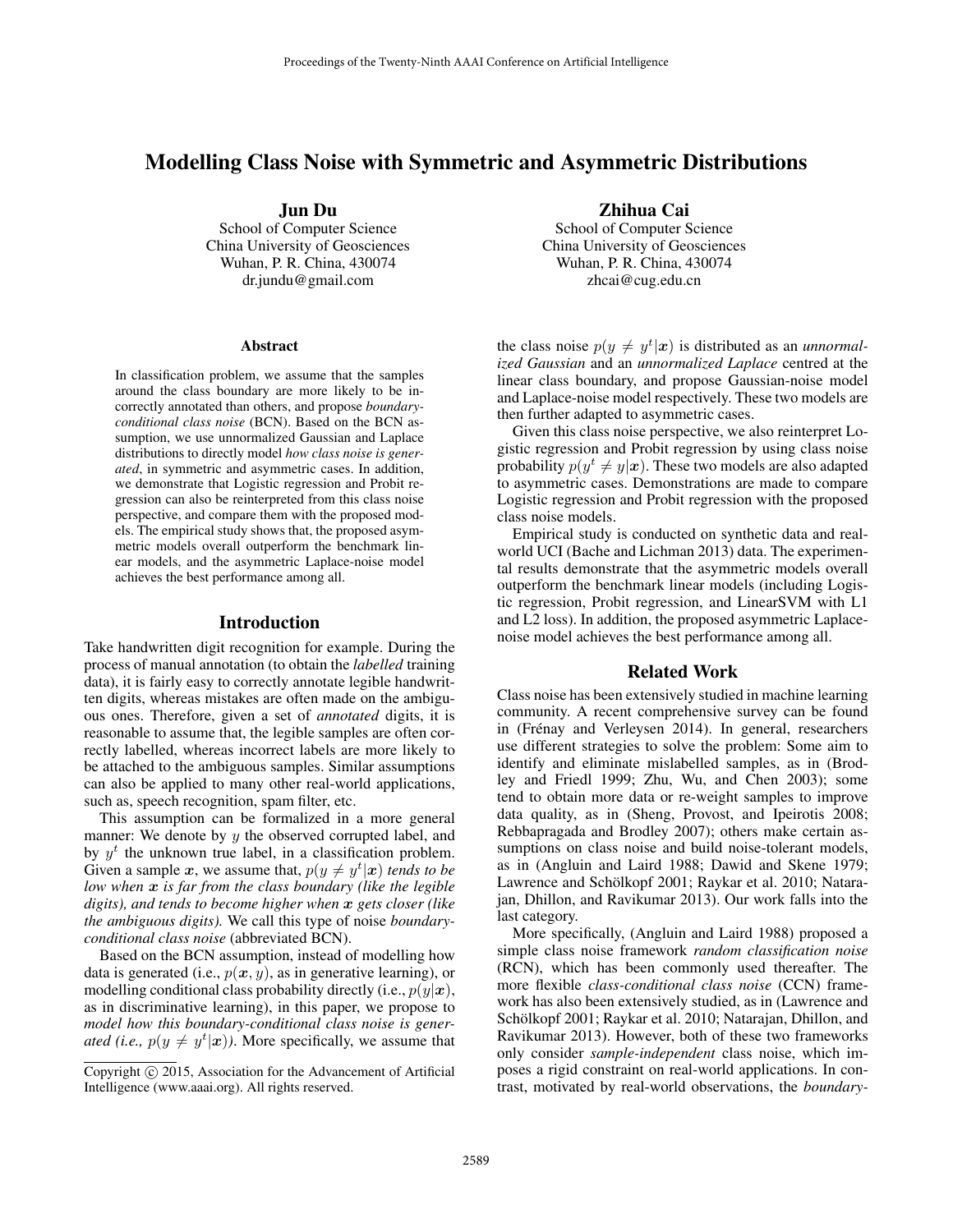*conditional class noise* (BCN) proposed in this paper considers *sample-dependent* class noise, which leads to more realistic and flexible models. (See Section "Problem Formalization" for the comparison based on the graphic model representations.)

In addition, in most existing research, class noise is handled in an additional procedure on top of generative or discriminative models. In comparison, this paper aims to provide a novel perspective to (1) directly build discriminative models through modelling class noise distributions, and (2) reinterpret existing discriminative models from the class noise perspective.

Asymmetric distributions have also been studied previously, as in (Bennett 2003; Kato, Omachi, and Aso 2002). But as far as we know, little work has been done to directly model class noise with asymmetric distributions.

#### Assumption Verification

In this section, we verify the BCN assumption on a realworld data set.

(Snow et al. 2008) conducted a series of human linguistic annotation experiments on Amazon's Mechanical Turk. The purpose of these experiments is to compare the AMT nonexpert annotations with the gold standard labels provided by experts. One annotation experiment is *affective text analysis*<sup>1</sup> . More specifically, each non-expert annotator is presented with a list of short headlines, and is asked to provide numeric ratings in the interval  $[-100, 100]$  to denote the overall emotional valence. 100 headline samples are selected, and 10 non-expert annotations are collected for each of them. In addition, the gold standard labels for these 100 samples (also in the interval  $[-100, 100]$ ) are also provided for comparison. Note that, the provided numeric rating represents the *degree of valence*, where 100 and −100 indicate strong positive and strong negative respectively.

In the class noise setting, we regard the non-expert annotations as the corrupted labels, and the gold standard labels as the true ones. As the emotional state (positive or negative valence) is only reflected by the sign of the rating, we define  $y = sign($ non-expert annotation),  $y^t = sign($  gold standard label) where  $sign(.)$  is the sign function, and the function values 1, −1, and 0 represent positive, negative, and neutral valence respectively. We further define the annotation noise rate for a given headline as:

 $Noise\_Rate = p(y \neq y^t | head line) = \frac{\# annotations(y \neq y^t)}{\# annotations}.$ 

We plot the annotation noise rate for each headline in Figure 1, and see how it changes with the gold standard label. Note that, Gold Standard Label  $= 0$  can be regarded as the boundary to discriminate positive and negative valence.

We can see clearly from Figure 1 that, the annotation noise rate peaks when the gold standard label is about 0 (i.e., at around boundary), and it decreases when the true label goes up towards 100 or goes down towards −100 (i.e., gets far away from the boundary). This observation matches our intuition that, the annotators are more likely to provide the true label when the headline is either strongly positive



Figure 1: BCN Assumption on Affective Text Analysis.<sup>2</sup>

or strongly negative, while the incorrect labels are provided more often when the headline leans to neural. More importantly, this real-world data set clearly verifies our BCN assumption.

## Problem Formalization

We consider only linear models for binary classification in this paper. In the class noise setting, we denote by  $y$  the observed (corrupted) label and by  $y^{\bar{t}}$  the true (hidden) label, where  $y, y^t \in \{0, 1\}$ . We denote by w the model parameter. In the linear model case, the goal is to build a linear classification boundary  $w^T x = 0^3$ , such that  $y^t = I(w^T x \ge 0)$ , where  $I(.)$  is the indicator function (which equals to 1 if its argument is true and 0 otherwise).



Figure 2: Class Noise Frameworks

Figure 2(a) shows the framework of the most commonly used *random classification noise* (RCN) model and *classconditional class noise* (CCN) model. Given a set of N corrupted samples, both  $x$  and  $y$  are observed, whereas  $y^t$  is hidden, and w is to be learned.  $y^t$  depends on x and w, and y depends on  $y<sup>t</sup>$  only. In both of these two frameworks, as long as  $y^t$  is determined, y is no longer affected by x or w. That is,  $p(y|y^t, \mathbf{x}, \mathbf{w}) = p(y|y^t)$ .

In contrast, Figure 2(b) shows the framework of the proposed *boundary-conditional class noise* (BCN) model, where two extra links connecting  $x$  and  $w$  to  $y$  are added. In this case, y also depends on both  $x$  and  $w$ , therefore  $p(y|y^t, \boldsymbol{x}, \boldsymbol{w}) \neq p(y|y^t).$ 

Instead of directly modelling  $p(y|y^t, x, w)$ , we model class noise  $p(y \neq y^t | x)$ , where w is omitted to keep the notation uncluttered. The BCN assumption can be further formalized, which imposes the constraints on  $p(y \neq y^t | x)$ :

<sup>&</sup>lt;sup>1</sup>The raw annotation data is provided at  $https:$ //sites.google.com/site/nlpannotations/.

 $2$ For better demonstration, the annotation noise rate plotted in Figure 1 is smoothed by neighbourhood averaging with radius 5.

<sup>&</sup>lt;sup>3</sup>Here  $x$  contains all the original features plus one dummy feature with constant value 1.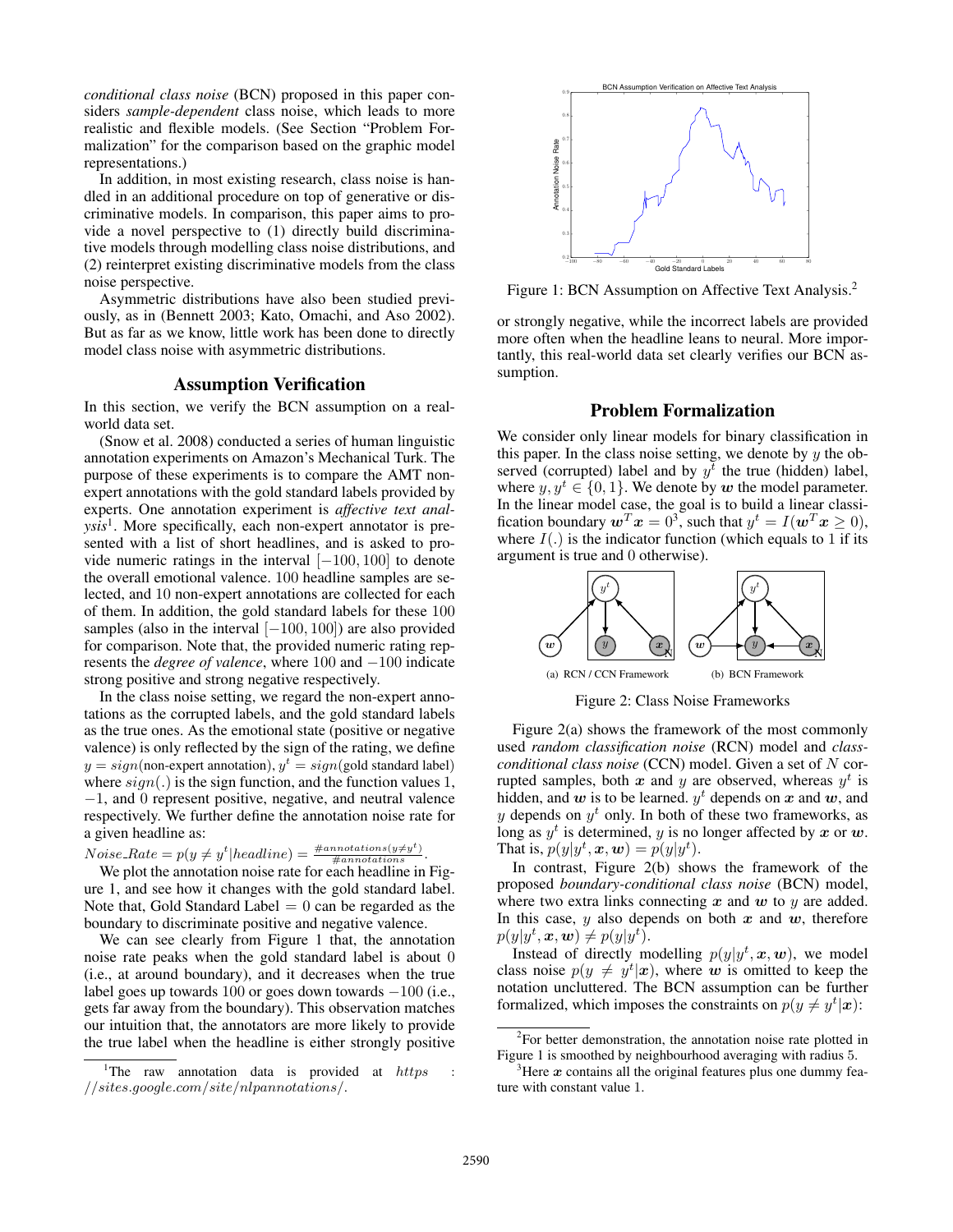#### Assumption 1 (BCN).

*Given two samples*  $x_i$  *and*  $x_j$ *: If*  $\boldsymbol{w}^T \boldsymbol{x}_i = \boldsymbol{w}^T \boldsymbol{x}_j$ , then  $p(y_i \neq y_i^t | \boldsymbol{x}_i) = p(y_j \neq y_j^t | \boldsymbol{x}_j)$ ;  $\partial f$  sign( $\boldsymbol{w}^T \boldsymbol{x}_i$ ) = sign( $\boldsymbol{w}^T \boldsymbol{x}_j$ ) and  $|\boldsymbol{w}^T \boldsymbol{x}_i| > |\boldsymbol{w}^T \boldsymbol{x}_j|$ , then  $p(y_i \neq y_i^t | \boldsymbol{x}_i) < p(y_j \neq y_j^t | \boldsymbol{x}_j)$ .

Under the BCN assumption, we start from defining  $p(y \neq 0)$  $y^t|x|$  in both symmetric and asymmetric cases.  $p(y|x)$  can therefore be further derived. (See Section "Representation" for details.) We then set up loss functions based on maximum likelihood and maximum a posteriori, and propose learning algorithms to optimize  $w$ . (See Section "Learning" for details.) Given the optimal  $w^*$ , the predictions can then be made from  $y^t = I(\boldsymbol{w}^{*T}\boldsymbol{x} \ge 0)$ .

# Model Representation

We define  $p(y \neq y^t | x)$  and further model  $p(y|x)$  in this section. More specifically, given the linear classification boundary  $\boldsymbol{w}^T\boldsymbol{x} = 0$ , and  $\boldsymbol{y}^t = I(\boldsymbol{w}^T\boldsymbol{x} \ge 0)$ , we can have:

$$
p(y=1|\mathbf{x}) = \sum_{y^t} p(y=1|y^t, \mathbf{x})p(y^t|\mathbf{x})
$$
  
= 
$$
\begin{cases} p(y=1|y^t=0, \mathbf{x}) \\ p(y=1|y^t=1, \mathbf{x}) \end{cases} = \begin{cases} p(y^t \neq y|\mathbf{x}) & \text{if } \mathbf{w}^T \mathbf{x} < 0 \\ 1 - p(y^t \neq y|\mathbf{x}) & \text{if } \mathbf{w}^T \mathbf{x} \ge 0 \end{cases}
$$

### Symmetric Case

We discuss *symmetric class noise distribution* in this subsection. More specifically, in addition to Assumption 1, we further assume that:

## Assumption 2 (BCN Symmetric).

*Given two samples*  $x_i$  *and*  $x_j$ *:* 

If 
$$
\mathbf{w}^T \mathbf{x}_i = -\mathbf{w}^T \mathbf{x}_j
$$
, then  $p(y \neq y^t | \mathbf{x}_i) = p(y \neq y^t | \mathbf{x}_j)$ .

Intuitively, this additional assumption indicates that, the samples that have the same distance to the boundary but *located on different sides* are equally likely to be corrupted. The class noise distribution is therefore symmetric w.r.t. the class boundary.

According to Assumptions 1 and 2, we first propose two class noise models: symmetric Gaussian-noise model and symmetric Laplace-noise model, and then reinterpret traditional Logistic regression and Probit regression from this class noise perspective.

More specifically, we suppose that the linear classification boundary is  $\mathbf{w}^T \mathbf{x} = 0$ , and assume that the class noise is distributed as an *unnormalized Gaussian* centred at the linear boundary with variance  $\sigma^2$ . We therefore have

$$
p(y \neq y^t | \mathbf{x}) = a \exp(-\frac{(\mathbf{w}^T \mathbf{x})^2}{2\sigma^2}) = a \exp(-\frac{(\mathbf{w}^T \mathbf{x})^2}{\sqrt{2}\sigma})^2).
$$

Given that  $p(y \neq y^t | \mathbf{x})$  reaches its maximum 0.5 on the linear boundary (where  $w^T x = 0$ ), we have  $a = 0.5$ . In addition,  $\sqrt{2}\sigma$  can be absorbed into w while still keeping the boundary unchanged. The symmetric Gaussian-noise model then can be represented by both  $p(y \neq y^t | x)$  and  $p(y =$  $1|x|$ , as shown in Table 1.

Similarly, assuming an *unnormalized Laplace* centred at the linear boundary for class noise, symmetric Laplace-noise model can also be represented by  $p(y \neq y^t | \mathbf{x})$  and  $p(y =$  $1|x|$ ; see Table 1 for details.

As traditional discriminative models, both Logistic regression and Probit regression have been commonly used to directly model  $p(y|x)$ . It turns out that they can also be intuitively reinterpreted from class noise perspective by  $p(y \neq y^t | \boldsymbol{x})$ ; also see Table 1 for details.

For better demonstration, Figure 3 compares the above four symmetric models from class noise and conditional class probability perspectives, both in 1D case (where  $x = 0$ is set as the class boundary).



Figure 3: Symmetric class noise distributions and conditional class probabilities for all the four models, in 1D sample space where  $x = 0$  is the boundary.

#### Asymmetric Case

We argue that, Assumption 2 (which leads to the symmetric class noise distributions) may *not* hold in some cases. Intuitively, given two samples located on different sides of the boundary, even if they are equally far away from the boundary, they are still likely to be corrupted with different probabilities.

Therefore, in this subsection, we consider only the constraints from Assumption 1, and discuss *asymmetric class noise distributions*. Note that, the asymmetric case can be considered as a more generic scenario, where symmetric distributions are only special cases (when Assumption 2 also holds).

Similar to the previous section, we suppose that the linear classification boundary is  $w^T x = 0$ . To accommodate the asymmetry property, we introduce a scale parameter  $\lambda$  $(\lambda > 0)$ , and assume that the class noise is distributed as an *unnormalized Gaussian* with variance  $(\sigma/\lambda)^2$ . We then have  $p(y \neq y^t | \boldsymbol{x}) = \frac{1}{2} \exp(-\frac{(\boldsymbol{w}^T \boldsymbol{x})^2}{2(\sigma/\lambda)^2})$  $\frac{(\boldsymbol{w}^T\boldsymbol{x})^2}{2(\sigma/\lambda)^2}) = \frac{1}{2}\exp(-(\lambda\cdot\frac{\boldsymbol{w}^T\boldsymbol{x}}{\sqrt{2}\sigma})^2).$ We again have  $\sqrt{2}\sigma$  absorbed into w while still keeping the

boundary unchanged, and end up with t 2

$$
p(y \neq y^t | \mathbf{x}) = \frac{1}{2} \exp(-(\lambda \mathbf{w}^T \mathbf{x})^2).
$$

 $p(y \neq y^{\tilde{t}} | \boldsymbol{x}) = \frac{1}{2} \exp(-(\lambda \boldsymbol{w}^T \boldsymbol{x})^2).$ <br>Asymmetric property can be implemented by setting different  $\lambda$  on different sides of the class boundary. Alternatively, as re-scaling  $\lambda$  is equivalent to re-scaling w, we can constrain  $\lambda = 1$  on one side of the class boundary, and keep  $\lambda$  as a free parameter on the other side. Consequently, the asymmetric Gaussian-noise models can also be represented by both  $p(y \neq y^t | x)$  and  $p(y = 1 | x)$ , as shown in Table 1.

Similarly,  $p(y \neq y^t | x)$  and  $p(y = 1 | x)$  for asymmetric Laplace-noise model, asymmetric Logistic regression and asymmetric Probit regression are also summarized in Table 1.

For better demonstration, Figure 4 compares the above four asymmetric models from class noise and conditional class probability perspectives, where  $\lambda$  is set to 0.3.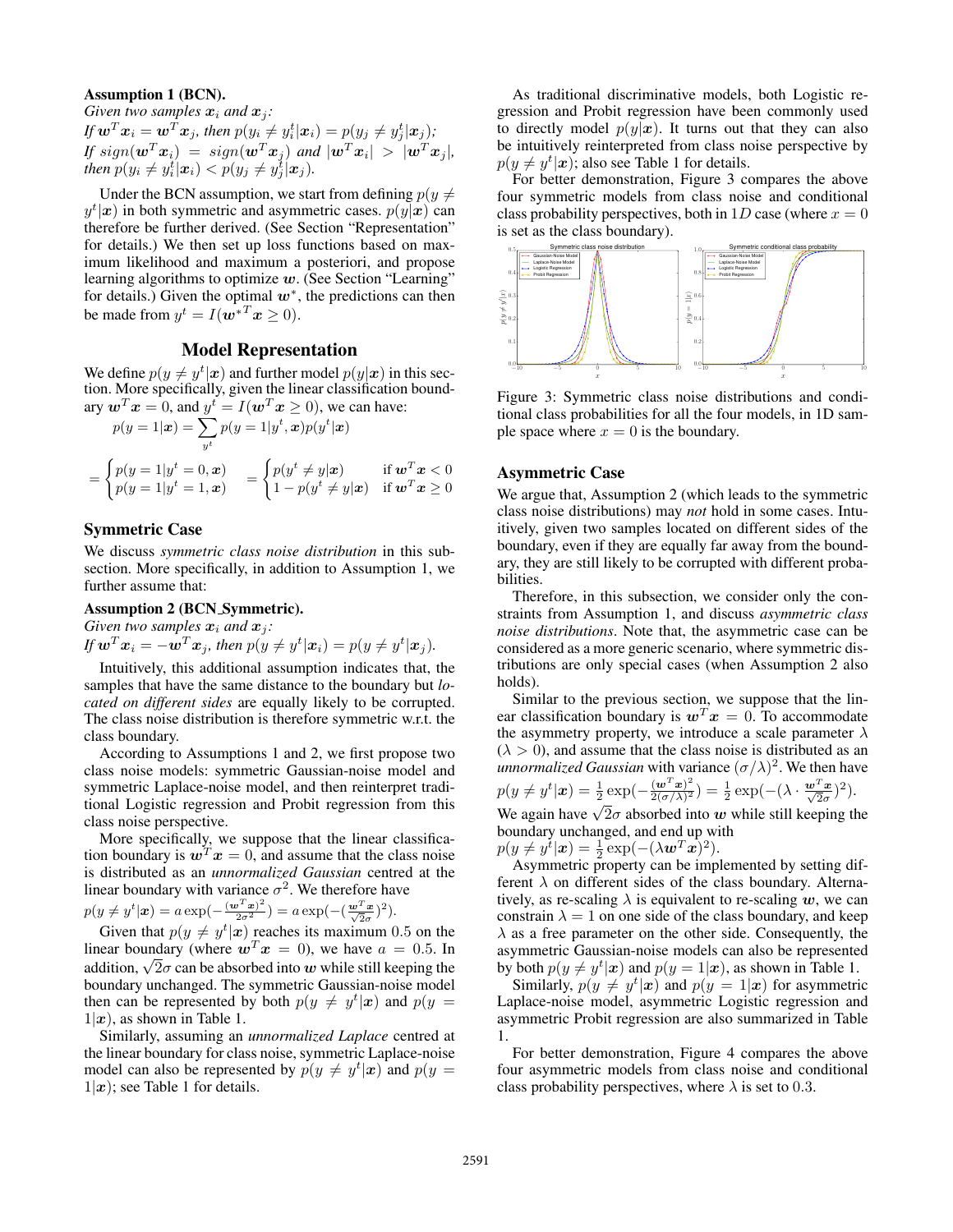|            | Model                | $p(y \neq y^t   \boldsymbol{x})$                                                                                                                                                                                                            | $p(y=1 \boldsymbol{x})$                                                                                                                                                                                                                                                                                                                                                                         |
|------------|----------------------|---------------------------------------------------------------------------------------------------------------------------------------------------------------------------------------------------------------------------------------------|-------------------------------------------------------------------------------------------------------------------------------------------------------------------------------------------------------------------------------------------------------------------------------------------------------------------------------------------------------------------------------------------------|
| Symmetric  | Gaussian-Noise Model | $\frac{1}{2}$ exp( $-(\bm{w}^T\bm{x})^2$ )                                                                                                                                                                                                  | $\frac{1}{2} \exp(-(w^T x)^2)$ if $w^T x < 0$ ,<br>$1 - \frac{1}{2} \exp(-({\bf \boldsymbol{w}}^T {\bf \boldsymbol{x}})^2)$ if ${\bf \boldsymbol{w}}^T {\bf \boldsymbol{x}} \geq 0$                                                                                                                                                                                                             |
|            | Laplace-Noise Model  | $rac{1}{2}$ exp( $- \mathbf{w}^T\mathbf{x} $ )                                                                                                                                                                                              | $\frac{1}{2} \exp(\boldsymbol{w}^T \boldsymbol{x})$ if $\boldsymbol{w}^T \boldsymbol{x} < 0$ ,<br>$1-\frac{1}{2}\exp(-\boldsymbol{w}^T\boldsymbol{x})$ if $\boldsymbol{w}^T\boldsymbol{x}\geq 0$ .                                                                                                                                                                                              |
|            | Logistic Regression  | $\frac{1+\exp( \boldsymbol{w}^T\boldsymbol{x} )}{1+\exp( \boldsymbol{w}^T\boldsymbol{x} )}$                                                                                                                                                 | $\overline{1 + \exp(-\boldsymbol{w}^T \boldsymbol{x})}$                                                                                                                                                                                                                                                                                                                                         |
|            | Probit Regression    | $\int_{-\infty}^{\omega^T \mathbf{x}} \mathcal{N}(\theta  0, 1) d\theta \quad \text{if } \mathbf{w}^T \mathbf{x} < 0,$<br>$\int_{\mathbf{w}^T \mathbf{x}}^{+\infty} \mathcal{N}(\theta  0, 1) d\theta$ if $\mathbf{w}^T \mathbf{x} \ge 0$ . | $\int_{-\infty}^{\infty} \int_{-\infty}^{\infty} \mathcal{N}(\theta   0, 1) d\theta$                                                                                                                                                                                                                                                                                                            |
| Asymmetric | Gaussian-Noise Model | $\frac{1}{2} \exp(-(\boldsymbol{w}^T \boldsymbol{x})^2) \quad \text{if } \boldsymbol{w}^T \boldsymbol{x} < 0,$<br>$\frac{1}{2} \exp(-(\lambda \boldsymbol{w}^T \boldsymbol{x})^2)$ if $\boldsymbol{w}^T \boldsymbol{x} \geq 0$ .            | $\int \frac{1}{2} \exp(-(w^T x)^2)$ if $w^T x < 0$ ,<br>$1 - \frac{1}{2} \exp(-(\lambda \boldsymbol{w}^T \boldsymbol{x})^2)$ if $\boldsymbol{w}^T \boldsymbol{x} \geq 0$ .                                                                                                                                                                                                                      |
|            | Laplace-Noise Model  | $\frac{1}{2} \exp(\boldsymbol{w}^T \boldsymbol{x})$ if $\boldsymbol{w}^T \boldsymbol{x} < 0$ ,<br>$\frac{1}{2} \exp(-\lambda \mathbf{w}^T \mathbf{x})$ if $\mathbf{w}^T \mathbf{x} \geq 0$ .                                                | $\frac{1}{2} \exp(\boldsymbol{w}^T \boldsymbol{x})$ if $\boldsymbol{w}^T \boldsymbol{x} < 0$ ,<br>$1 - \frac{1}{2} \exp(-\lambda \boldsymbol{w}^T \boldsymbol{x})$ if $\boldsymbol{w}^T \boldsymbol{x} \geq 0$ .                                                                                                                                                                                |
|            | Logistic Regression  | $\frac{1}{1+\exp(-\mathbf{w}^T\mathbf{x})} \quad \text{if } \mathbf{w}^T\mathbf{x} < 0,$<br>$\frac{1}{1+\exp(\lambda w^T x)}$ if $w^T x \geq 0$ .                                                                                           | $\frac{1}{1+\exp(-\mathbf{w}^T\mathbf{x})} \quad \text{if } \mathbf{w}^T\mathbf{x} < 0,$<br>$\frac{1}{1+\exp(-\lambda \mathbf{w}^T\mathbf{x})}$ if $\mathbf{w}^T\mathbf{x} \geq 0$ .                                                                                                                                                                                                            |
|            | Probit Regression    | $\int_{-\infty}^{\omega^T} \mathbf{x} \mathcal{N}(\theta 0,1) d\theta \quad \text{if } \mathbf{w}^T \mathbf{x} < 0,$                                                                                                                        | $\int_{-\infty}^{\omega} \mathbf{x} \mathcal{N}(\theta  0, 1) d\theta \quad \text{if } \mathbf{w}^T \mathbf{x} < 0,$<br>$\int_{\lambda m}^{+\infty} \mathcal{N}(\theta 0,1) d\theta \quad \text{if } \mathbf{w}^T\mathbf{x} \geq 0. \quad \left  \quad \right  \int_{-\infty}^{\lambda \mathbf{w}^T\mathbf{x}} \mathcal{N}(\theta 0,1) d\theta \quad \text{if } \mathbf{w}^T\mathbf{x} \geq 0.$ |

Table 1: Summary of Symmetric and Asymmetric Models



Figure 4: Asymmetric class noise distributions and conditional class probabilities for all the four models, in 1D sample space where  $x = 0$  is the boundary.

# Model Learning

In the previous section, we have proposed several algorithms to model  $p(y|x)$  (parametrized by w in the symmetric case, and by w and  $\lambda$  in the asymmetric case). In this section, we discuss the learning algorithm to optimize the parameters given a set of training samples.

### Maximum Likelihood (ML) Estimation

We use maximum likelihood to optimize the parameters in this subsection. More specifically, the negative log conditional likelihood is used as the loss function:

 $L_{ML}({\bm{w}},\lambda) = -\sum_{i=1}^{N} \{y_i \log h({\bm{x}}_i) + (1-y_i) \log (1 - h({\bm{x}}_i))\}$ where N is the number of all the training samples,  $x_i$  and  $y_i$ are the ith training sample and the corresponding observed (corrupted) label respectively, and  $h(x_i) \triangleq p(y_i = 1|x_i)$ (where parameters  $w$  and  $\lambda$  are omitted to keep the notation uncluttered).

It can be shown that, in the symmetric case, the loss function is differentiable w.r.t.  $w$  for all the four models, the traditional gradient methods therefore can be directly applied. In the asymmetric case, however, the loss function is no longer differentiable w.r.t. w and  $\lambda$  (when  $w^T x = 0$ ), we then apply *subgradient methods* for optimization. The sub-

gradients<sup>4</sup> (w.r.t. w and  $\lambda$ ) for the four asymmetric models are summarized in Table 2.

With the extra scale parameter  $\lambda$ , the asymmetric models are expected to have lower bias thus achieving lower (or at least equal) loss function values (compared to their symmetric counterparts). However, subgradient methods might still stuck at local minima with relatively high loss function values.

To overcome this limitation, we *initialize the parameters to the more sensible values*. Specifically, for all the asymmetric models, we initialize  $\lambda$  to 1, and w to the final solutions of the symmetric counterparts. Subgradient methods then can be applied. The optimization might still end up with local minima, however, it is guaranteed that lower (or at least equal) loss function values can be achieved. See Algorithm 1 for details.

|  | Algorithm 1 Learning asymmetric models |  |
|--|----------------------------------------|--|
|  |                                        |  |

- 1: Set  $\lambda = 1$
- 2: Initialize  $w$  randomly
- 3: Apply gradient method to optimize  $w$ :
- 4:  $\mathbf{w}_{start} = \arg \min_{\mathbf{w}} L(\mathbf{w}, \lambda = 1)$
- 5: Initialize  $\lambda = 1$
- 6: Initialize  $w = w_{start}$
- 7: Apply subgradient method to optimize w and  $\lambda$ :<br>8:  $\mathbf{w}^* = \arg \min_{\mathbf{w}} L(\mathbf{w}, \lambda)$
- $\mathbf{w}^{\star} = \arg \min_{\mathbf{w}} L(\mathbf{w}, \lambda)$
- 9:  $\lambda^* = \arg \min_{\lambda} L(\boldsymbol{w}, \lambda)$

## Maximum A Posteriori (MAP) Estimation

We use maximum a posteriori to optimize the parameters in this subsection.

More specifically, we assume a zero mean isotropic Gaussian prior on w:  $p(w) = \mathcal{N}(w|0, \alpha^{-1}I)$ , where  $\alpha$  is the precision parameter, and  $I$  is the identity matrix.

<sup>&</sup>lt;sup>4</sup> For simplicity, all the subgradients are derived for one training sample  $(x, y)$ ; the extension to the entire training set is straightforward thus omitted.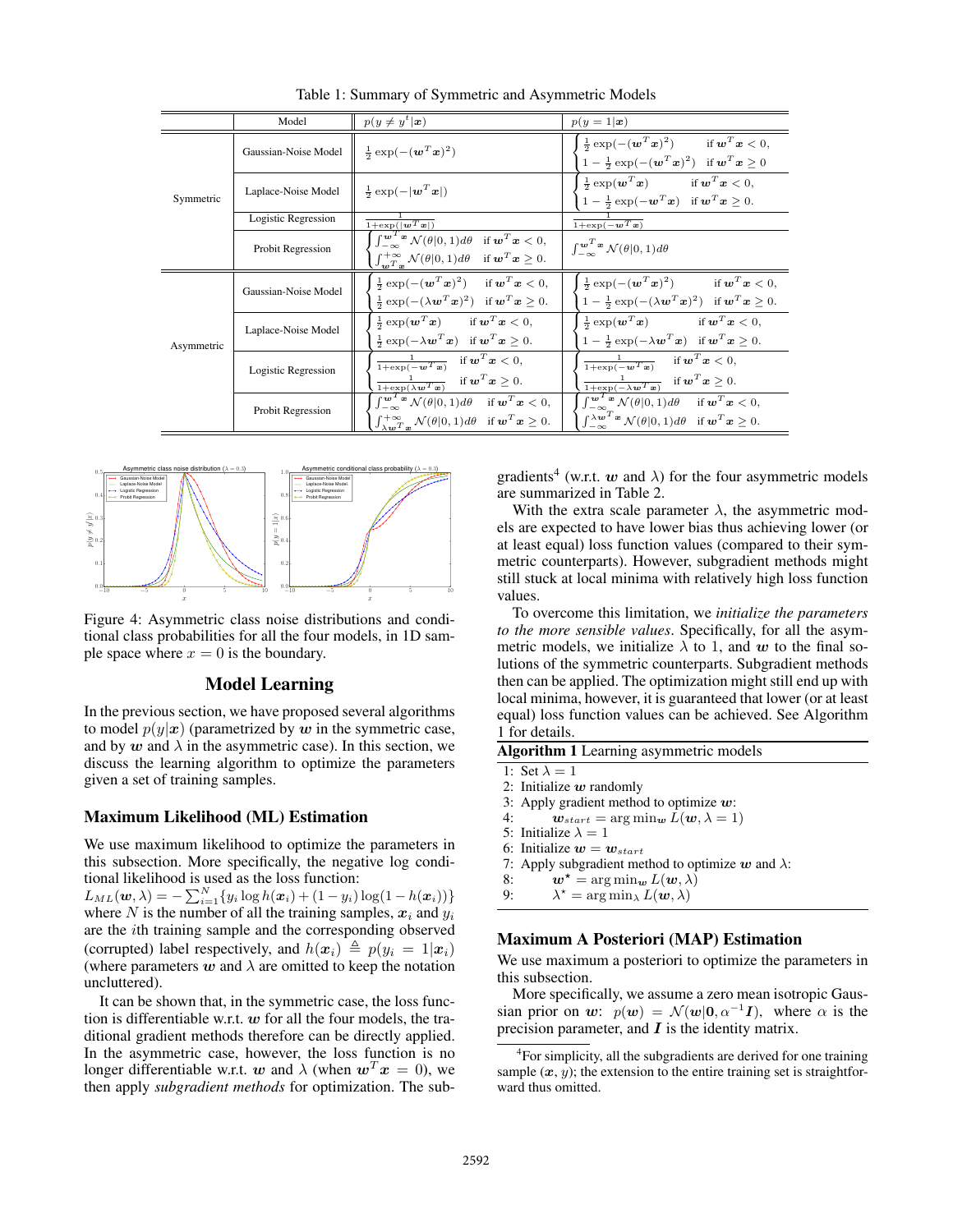| Asymmetric           | $\frac{\partial L_{ML}}{\partial \bm{w}}$                                                                                                                                                                                                                                 | $\frac{\partial L_{ML}}{\partial \lambda}$                                                                                                                                                 |
|----------------------|---------------------------------------------------------------------------------------------------------------------------------------------------------------------------------------------------------------------------------------------------------------------------|--------------------------------------------------------------------------------------------------------------------------------------------------------------------------------------------|
| Gaussian-Noise Model | $\frac{y-h(\mathbf{x})}{1-h(\mathbf{x})} \cdot 2\mathbf{w}^T \mathbf{x} \cdot \mathbf{x}$ if $\mathbf{w}^T \mathbf{x} < 0$ ,<br>$\frac{h(\mathbf{x}) - y}{h(\mathbf{x})} \cdot 2\lambda^2 \mathbf{w}^T \mathbf{x} \cdot \mathbf{x}$ if $\mathbf{w}^T \mathbf{x} \geq 0$ . | if $\mathbf{w}^T \mathbf{x} < 0$ ,<br>$\overline{0}$<br>$\frac{h(\mathbf{x}) - y}{h(\mathbf{x})} \cdot 2\lambda (\mathbf{w}^T \mathbf{x})^2$ if $\mathbf{w}^T \mathbf{x} \geq 0$ .         |
|                      | $\frac{h(\mathbf{x})-y}{1-h(\mathbf{x})} \cdot \mathbf{x}$ if $\mathbf{w}^T \mathbf{x} < 0$ ,                                                                                                                                                                             | if $\mathbf{w}^T \mathbf{x} < 0$ ,                                                                                                                                                         |
| Laplace-Noise Model  | $\frac{h(\mathbf{x})-y}{h(\mathbf{x})} \cdot \lambda \mathbf{x}$ if $\mathbf{w}^T \mathbf{x} \geq 0$ .                                                                                                                                                                    | $\frac{h(\mathbf{x})-y}{h(\mathbf{x})}\cdot \mathbf{w}^T\mathbf{x}$ if $\mathbf{w}^T\mathbf{x} \geq 0$ .                                                                                   |
| Logistic Regression  | $(h(\mathbf{x}) - y) \cdot \mathbf{x}$ if $\mathbf{w}^T \mathbf{x} < 0$ ,                                                                                                                                                                                                 | if $\mathbf{w}^T \mathbf{x} < 0$ ,                                                                                                                                                         |
|                      | $(h(\mathbf{x}) - y) \cdot \lambda \mathbf{x}$ if $\mathbf{w}^T \mathbf{x} \ge 0$ .                                                                                                                                                                                       | $(h(\mathbf{x}) - y) \cdot \mathbf{w}^T \mathbf{x}$ if $\mathbf{w}^T \mathbf{x} \ge 0$ .                                                                                                   |
| Probit Regression    | $\frac{h(\mathbf{x})-y}{h(\mathbf{x})(1-h(\mathbf{x}))} \cdot \mathcal{N}(\mathbf{w}^T \mathbf{x} 0,1) \cdot \mathbf{x}$ if $\mathbf{w}^T \mathbf{x} < 0$ ,                                                                                                               | if $\mathbf{w}^T \mathbf{x} < 0$ ,<br>$\mathbf{1} \mathbf{0}$                                                                                                                              |
|                      | $\frac{h(\mathbf{x}) - y}{h(\mathbf{x})(1 - h(\mathbf{x}))} \cdot \mathcal{N}(\lambda \mathbf{w}^T \mathbf{x}   0, 1) \cdot \lambda \mathbf{x}$ if $\mathbf{w}^T \mathbf{x} \geq 0$ .                                                                                     | $\frac{h(\mathbf{x}) - y}{h(\mathbf{x})(1 - h(\mathbf{x}))} \cdot \mathcal{N}(\lambda \mathbf{w}^T \mathbf{x}   0, 1) \cdot \mathbf{w}^T \mathbf{x}$ if $\mathbf{w}^T \mathbf{x} \geq 0$ . |

Table 2: Subgradients of negative log likelihood for asymmetric models

We also assume a Gamma prior (with shape parameter  $\alpha'$ and scale parameter  $\beta'$ ) on  $\lambda: p(\lambda) = Gamma(\alpha', \beta')$ . We further set the mode of the Gamma prior to 1, such that the symmetric class-noise models (where  $\lambda = 1$ ) are preferred:  $\alpha'$  – 1  $\frac{\gamma-1}{\beta'} = 1 \Rightarrow \alpha' = \beta' + 1$ . The prior on  $\lambda$  therefore can be formulated:  $p(\lambda) = Gamma(\beta + 1, \beta)$  where  $\beta \triangleq \beta' > 0$ .

By further assuming the priors of w and  $\lambda$  are independent, the loss function (i.e., negative log posterior) can be formulated:

$$
L_{MAP}(\boldsymbol{w}, \lambda) = -\sum_{i=1}^{N} \{y_i \log h(\boldsymbol{x}_i) + (1 - y_i) \log(1 - h(\boldsymbol{x}_i))\}
$$

$$
+ \frac{\alpha}{2} \boldsymbol{w}^T \boldsymbol{w} + \beta(\lambda - \ln \lambda)
$$

Similar to the previous subsection, the gradient and subgradient methods are used to optimize the parameters for symmetric and asymmetric models respectively. The subgradients of negative log posterior  $(L_{MAP})$  can be derived:<br>  $\frac{\partial L_{MAP}}{\partial w} = \frac{\partial L_{ML}}{\partial w} + \alpha w$ ,  $\frac{\partial L_{MAP}}{\partial \lambda} = \frac{\partial L_{ML}}{\partial \lambda} + \beta(1-1/\lambda)$ .

## Empirical Study

We conduct empirical study in this section. More specifically, experiments are conducted on the synthetic data with injected class noise in Section "Synthetic Data", and on realworld UCI data sets in Section "UCI Data".

### Synthetic Data

To better observe the behaviour of the proposed models, in this subsection, we conduct experiments on synthetic data with various injected class noise.

A set of 2-D data ( $x = (x_1, x_2)$ , and  $x_1, x_2 \in [-1, 1]$ ) is generated randomly. The true class labels  $y^t$  are produced by setting the true class boundary as  $x_1+x_2=0$ . The corrupted class labels y are further produced, by injecting four types of class noise, namely *symmetric Gaussian noise*, *symmetric Laplace noise*, *asymmetric Gaussian noise*, and *asymmetric Laplace noise*, according to Section "Model Representation".  $\lambda$  is set to 0.3 in the asymmetric cases.

Eight models (four symmetric and four asymmetric, as in Table 1) with ML estimation are built on 200 to 3, 000 training samples with corrupted labels (i.e.,  $(x, y)$  tuples)<sup>5</sup>,

and are tested on 10, 000 test samples with *true* labels (i.e.,  $(x, y<sup>t</sup>)$  tuples). The process is repeated 10 times, and the average predictive accuracies on the test data are recorded for comparison.



Figure 5: Experiments on synthetic data

Figure 5 shows the experimental results<sup>6</sup> on the four corrupted data sets. It can be observed that, when a certain type of noise is injected, the corresponding proposed algorithm always performs the best. More specifically, symmetric Gaussian-noise model, symmetric Laplace-noise model, asymmetric Gaussian-noise model, and asymmetric Laplace-noise model all have the best predictive performance in Figures 5(a), 5(b), 5(c) and 5(d) respectively. This clearly demonstrates the advantages of the proposed algorithms with certain types of noise.

#### UCI Data

We also conduct the experiments on 22 data sets from UCI Machine Learning Repository (Bache and Lichman 2013).

<sup>&</sup>lt;sup>5</sup>We vary the training data size to make more reliable experimental observations.

<sup>&</sup>lt;sup>6</sup>In the experiments, the symmetric models usually outperform their asymmetric counterparts when symmetric noise is injected, whereas the asymmetric models overall work significantly better with asymmetric noise. For better demonstration, we plot symmetric models only in Figures 5(a) and 5(b), and asymmetric models only in Figures 5(c) and 5(d).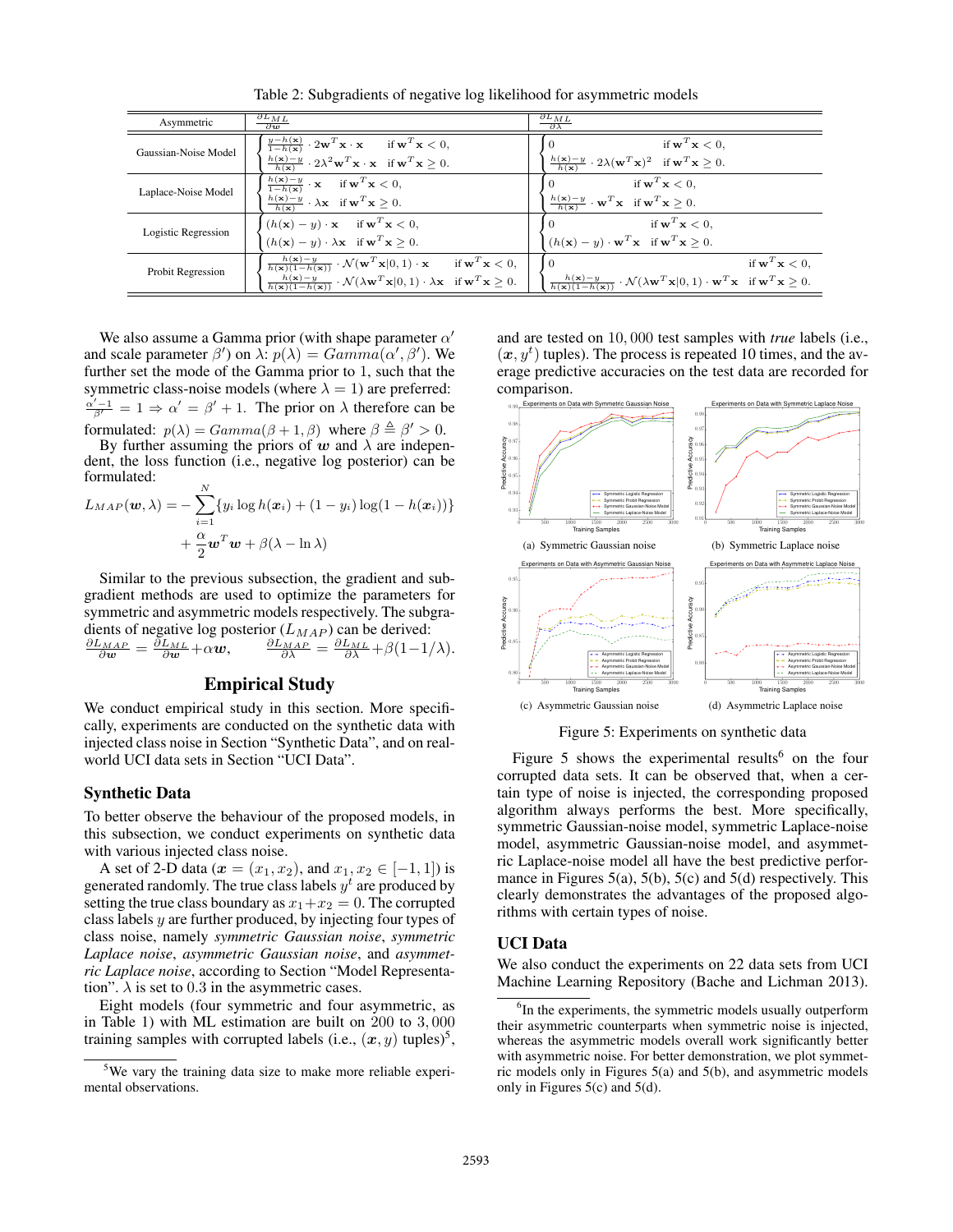| Table 3: Predictive accuracies on 22 UCI data sets |
|----------------------------------------------------|
|----------------------------------------------------|

|                                  |                         | <b>Benchmark Models</b> |        |        | <b>Asymmetric Models</b> |          |        |                |               |
|----------------------------------|-------------------------|-------------------------|--------|--------|--------------------------|----------|--------|----------------|---------------|
| Dataset                          | Note                    | Logistic                | Probit | L1-SVM | $L2-SVM$                 | Logistic | Probit | Gaussian-Noise | Laplace-Noise |
| biodegradation                   | ٠                       | 0.8711                  | 0.8690 | 0.8753 | 0.8735                   | 0.8721   | 0.8705 | 0.8665         | 0.8749        |
| cardiotocography                 |                         | 0.9895                  | 0.9891 | 0.9882 | 0.9892                   | 0.9898   | 0.9896 | 0.9895         | 0.9900        |
| <b>ILPD</b>                      |                         | 0.7218                  | 0.7254 | 0.7150 | 0.7251                   | 0.7285   | 0.7344 | 0.7207         | 0.7242        |
| ionosphere                       |                         | 0.8914                  | 0.8923 | 0.8889 | 0.8897                   | 0.8929   | 0.8946 | 0.8943         | 0.8909        |
| letter_recognition_uv            | Class "u" vs Class "v"  | 0.9957                  | 0.9953 | 0.9941 | 0.9950                   | 0.9961   | 0.9958 | 0.9949         | 0.9966        |
| magic04                          |                         | 0.7910                  | 0.7901 | 0.7918 | 0.7893                   | 0.7911   | 0.7902 | 0.7862         | 0.7929        |
| mammographic_masses              |                         | 0.8277                  | 0.8265 | 0.8299 | 0.8265                   | 0.8354   | 0.8349 | 0.8267         | 0.8348        |
| optdigits 46                     | Class "4" vs Class "6"  | 0.9936                  | 0.9935 | 0.9930 | 0.9927                   | 0.9942   | 0.9941 | 0.9941         | 0.9944        |
| pendigit <sub>-46</sub>          | Class "4" vs Class "6"  | 1.0000                  | 1.0000 | 1.0000 | 1.0000                   | 1.0000   | 1.0000 | 1.0000         | 1.0000        |
| pima-indians-diabetes            |                         | 0.7754                  | 0.7743 | 0.7728 | 0.7728                   | 0.7764   | 0.7758 | 0.7695         | 0.7770        |
| pop_failures                     |                         | 0.9611                  | 0.9607 | 0.9611 | 0.9591                   | 0.9628   | 0.9615 | 0.9554         | 0.9631        |
| sat_1vsRest                      | Class "1" vs rest       | 0.9870                  | 0.9868 | 0.9867 | 0.9872                   | 0.9871   | 0.9868 | 0.9864         | 0.9873        |
| segment_1vsRest                  | Class "1" vs rest       | 0.9978                  | 0.9978 | 0.9978 | 0.9978                   | 0.9978   | 0.9978 | 0.9978         | 0.9978        |
| semeion <sub>-46</sub>           | Class "4" vs Class "6"  | 0.9929                  | 0.9932 | 0.9938 | 0.9960                   | 0.9947   | 0.9957 | 0.9963         | 0.9950        |
| sensor_readings_24_ForwardvsRest | Class "Forward" vs rest | 0.7599                  | 0.7590 | 0.7548 | 0.7600                   | 0.7673   | 0.7663 | 0.7577         | 0.7701        |
| sonar                            |                         | 0.7804                  | 0.7841 | 0.7908 | 0.7778                   | 0.7953   | 0.7958 | 0.7850         | 0.7952        |
| spambase                         |                         | 0.9282                  | 0.9262 | 0.9289 | 0.9261                   | 0.9290   | 0.9274 | 0.9193         | 0.9315        |
| transfusion                      |                         | 0.7735                  | 0.7735 | 0.7635 | 0.7725                   | 0.7817   | 0.7778 | 0.7743         | 0.7844        |
| vertebal_2c                      |                         | 0.8503                  | 0.8497 | 0.8545 | 0.8526                   | 0.8674   | 0.8681 | 0.8603         | 0.8668        |
| wdbc                             |                         | 0.9812                  | 0.9808 | 0.9773 | 0.9784                   | 0.9819   | 0.9812 | 0.9777         | 0.9826        |
| winequality-red_6vsRest          | Class "6" vs rest       | 0.6012                  | 0.6004 | 0.5996 | 0.5917                   | 0.6203   | 0.6193 | 0.6015         | 0.6204        |
| winequality-white_6vsRest        | Class "6" vs rest       | 0.5677                  | 0.5676 | 0.5515 | 0.5654                   | 0.5707   | 0.5697 | 0.5485         | 0.5747        |

Table 4: T-test summary w/t/l on 22 UCI data sets

|                  |                      | <b>Benchmark Models</b> |        |        |                     | <b>Asymmetric Models</b> |         |                |               |
|------------------|----------------------|-------------------------|--------|--------|---------------------|--------------------------|---------|----------------|---------------|
|                  |                      | Logistic                | Probit | L1-SVM | L <sub>2</sub> -SVM | Logistic                 | Probit  | Gaussian-Noise | Laplace-Noise |
|                  | Logistic             | 0/22/0                  | 6/15/1 | 8/11/3 | 8/13/1              | 0/5/17                   | 1/10/11 | 10/8/4         | 0/7/15        |
| <b>Benchmark</b> | Probit               | 1/15/6                  | 0/22/0 | 7/10/5 | 3/17/2              | 0/4/18                   | 0/4/18  | 8/11/3         | 0/6/16        |
| Models           | L1-SVM               | 3/11/8                  | 5/10/7 | 0/22/0 | 5/9/8               | 2/8/12                   | 3/6/13  | 5/9/8          | 0/6/16        |
|                  | $L2-SVM$             | 1/13/8                  | 2/17/3 | 8/9/5  | 0/22/0              | 0/8/14                   | 0/9/13  | 7/10/5         | 0/7/15        |
|                  | Logistic             | 7/5/0                   | 18/4/0 | 12/8/2 | 14/8/0              | 0/22/0                   | 7/13/2  | 16/5/1         | 1/14/7        |
| Asymmetric       | Probit               | 11/10/1                 | 18/4/0 | 13/6/3 | 13/9/0              | 2/13/7                   | 0/22/0  | 16/6/0         | 2/10/10       |
| Models           | Gaussian-Noise       | 4/8/10                  | 3/11/8 | 8/9/5  | 5/10/7              | 1/5/16                   | 0/6/16  | 0/22/0         | 1/6/15        |
|                  | <b>Laplace-Noise</b> | 15/7/0                  | 16/6/0 | 16/6/0 | 15/7/0              | 7/14/1                   | 10/10/2 | 15/6/1         | 0/22/0        |

On all the data sets, categorical features are converted to binary (numeric), samples with missing values are removed, duplicate features are removed, and multiple class labels are converted / reduced to binary. (See Column "Note" in Table 3)

Four asymmetric models with MAP estimation are tested on each data set. In comparison, we also present the results on four benchmark linear models: Logistic regression, Probit regression, L1-SVM (Linear SVM with hinge loss, (Fan et al. 2008)), and L2-SVM (Linear SVM with squared hinge loss, (Fan et al. 2008)), all with L2 regularization.

Grid-search on regularization coefficients using 10-fold cross-validation is applied (Hsu, Chang, and Lin 2010). More specifically, for each model, the regularization coefficients are chosen from  $\{2^{-5}, 2^{-3}, \cdots, 2^{13}, 2^{15}\}$ , and only the ones with the best CV accuracy are picked. The whole process is repeated 10 times on each data set, and the average predictive accuracies are recorded for comparison.

The average predictive accuracies are shown in Table 3, where the highest accuracy on each data set is highlighted in bold. The overall t-test (paired t-test with 95% significance level) results are also shown in Table 4, where the "w/t/l" in

each cell indicates that the algorithm in the corresponding row wins on "w", ties on "t", and loses on "l" data sets, in comparison with the algorithm in the corresponding column.

It can be observed from Tables 3 and 4 that, the proposed asymmetric models have overall superior predictive performance compared to the benchmark models. In addition, the asymmetric Laplace-noise model clearly performs the best among all the eight models.

# **Conclusions**

To summarize, we assume that the samples around the class boundary are more likely to be corrupted than others, and propose *boundary-conditional class noise* (BCN). We design Gaussian-noise models and Laplace-noise models to directly model how BCN is generated. Both Logistic regression and Probit regression are reinterpreted from this class noise prospective, and all the models are further adapted to asymmetric cases. The empirical study shows that, the proposed asymmetric models overall outperform the benchmark linear models, and the asymmetric Laplace-noise model achieves the best performance among all.